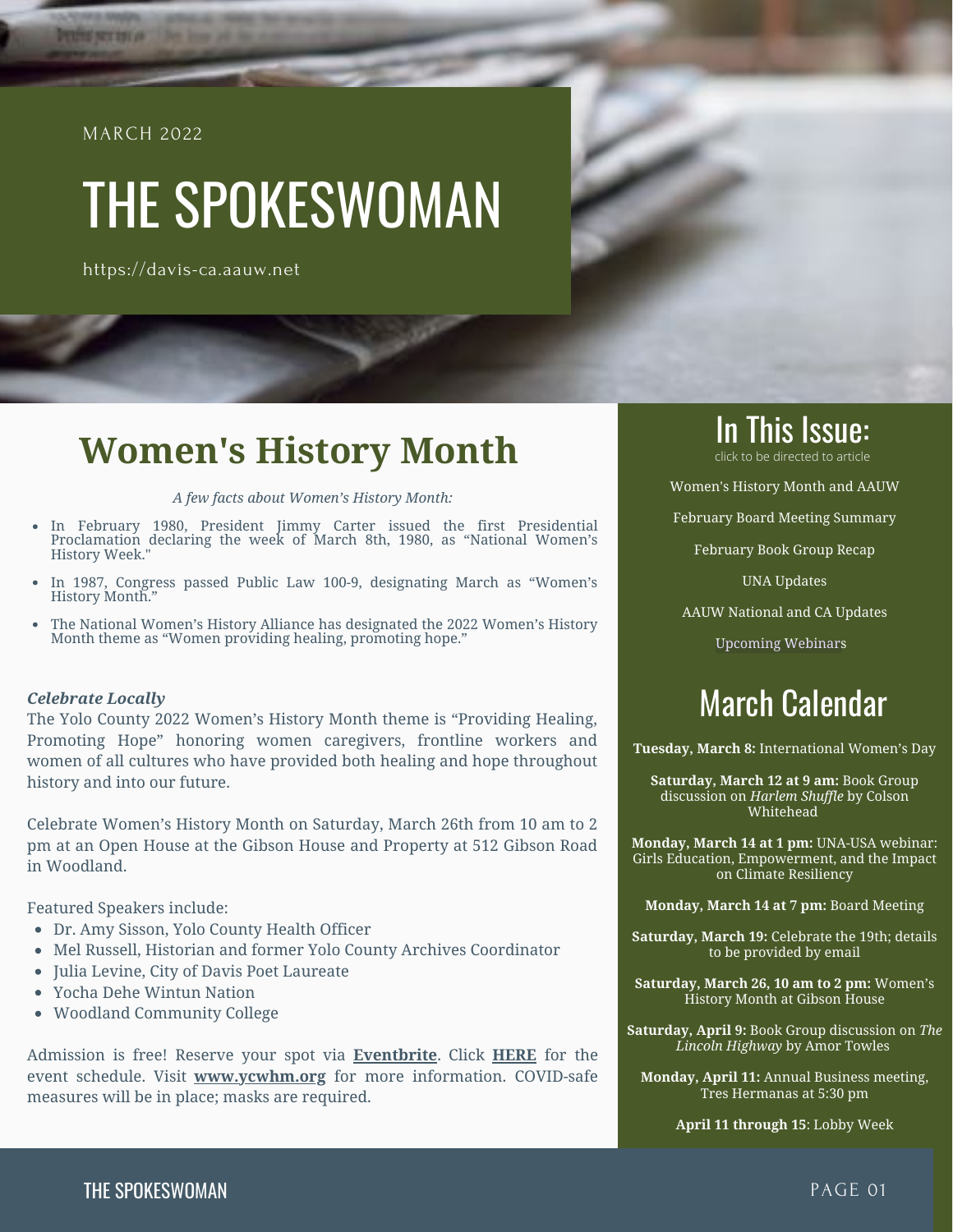### **February Board Meeting Summary**

<span id="page-1-0"></span>The monthly Davis Branch board meeting was held on February 10th. The discussion included review of finances, membership, book group, United Nations Association updates, and upcoming February, March, and April events. Gail provided the latest update on the UC Davis Tech Trek camp. The board voted to participate only if the camp is in-person with girls residing in the dorms. Prior to the vote, board members discussed the benefits of an inperson camp experience vs a virtual camp.

Nominations for officers to serve on the 2022-23 Davis branch board are underway and the slate of nominees will be provided to members no later than 10 days prior to the annual business meeting scheduled on Monday, April 11th at 5:30 pm. The election will be held at the annual business meeting. Details will be discussed at the March board meeting.

The board is working on partnerships with other organizations and is currently exploring a collaboration with the Sunset Rotary club. Discussions are underway regarding how to assist them with a process for selecting a scholarship recipient to attend one of three Rotary summer camps. The club reached out to the branch given our long history of providing scholarships for girls to attend the Tech Trek camp.



The next board meeting will be held by Zoom on Monday, March 14th.

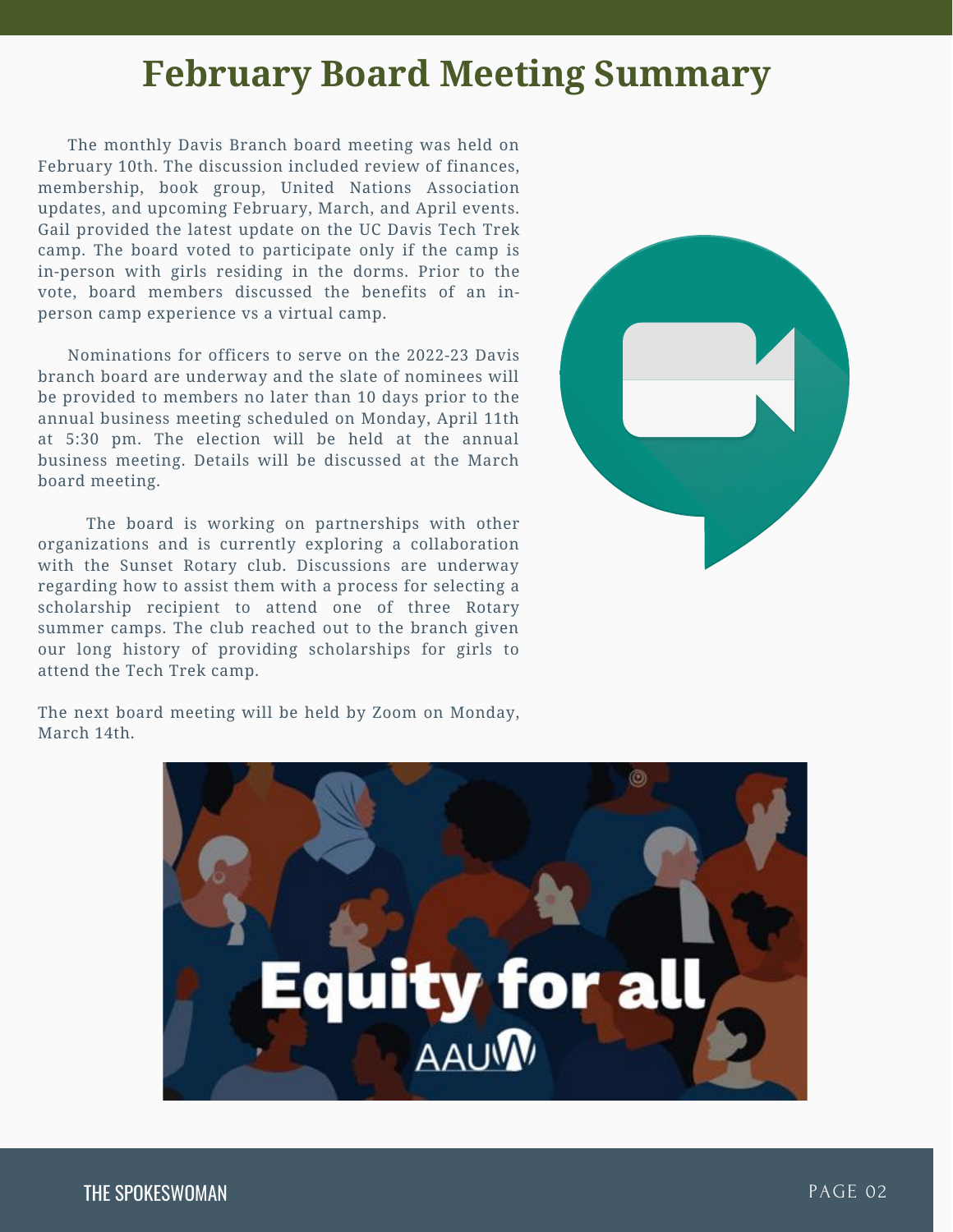### **February Book Group Recap**

<span id="page-2-0"></span>Led by Estelle, eleven participants discussed *Sharks in the Time of Saviors* by Kawai Strong Washburn who was raised on the Big Island of Hawaii. The book is written in pidgin English intermixed with Hawaiian words and phrases that were difficult for some to understand (no glossary was provided). The audio version was helpful in distinguishing the characters because it was read by five people. The author's debut novel is told in the alternating voices of each member of a blue-collar family that experiences a near tragedy after their firstborn son falls overboard from a cruise ship into waters infested by sharks. The young boy, Nainoa, is miraculously unharmed and is delivered safely to his frantic mother in the jaws of a shark. The boy then begins to exhibit magical powers of healing that are thought to be a sign of favor from ancient Hawaiian gods. As time passes, what seemed like a gift eventually drives the family apart.

Despite being from the same family, it was noted that each of the characters in the book is very different. The parents struggle to pay bills and work constantly. There is much sibling rivalry with "the favorite one" often the source of conflict. All three children eventually leave Hawaii to attend school on the mainland where each child encounters hardships, leading the daughter and Nainoa to return to Hawaii. Nainoa eventually leaves the family and travels to the Big Island in search of the gods that can restore his healing powers. Instead, he meets his fate at the bottom of a cliff with only a boot, his backpack, and ukulele as evidence. This left us wondering whether he fell or was "swallowed" by the land. The words of the mother as she grieves for her son are touching. "Picture this, the mother and the father still living after you're lost, where every day feels like a fog: no way forward, no way back, no idea which is which, everywhere the cold heavy colorless feeling of floating, alone in the middle of nothing." The book concludes with the father joining the night marchers in the spirit world, leaving some with different interpretations of what happens to him.

Estelle, who was born and raised in Hawaii, said she was familiar with the references to Hawaiian culture and identified with the struggles of the children who leave the islands in order to grow. There was much discussion about the history of Hawaii and how the land was stolen, the cultures are very diverse, and the poverty in many areas is real. Many islanders do not travel very much, even to a neighboring island. Those who do not venture to the mainland for college or travel as adults may be viewed as parochial. A discussion of "haoles" (Hawaiian word for Caucasians or non-native Hawaiians) led to a wide-ranging discussion of stereotyping and separatism.

The book selected for the March 12th discussion is *Harlem Shuffle* by Colson Whitehead. On April 9th, *The Lincoln Highway* by Amor Towles will be discussed.



WHENEVER I'VE made a choice in my life, a real choice... I can always feel the change, after I choose. The better versionsof myself, moving justoutof reach.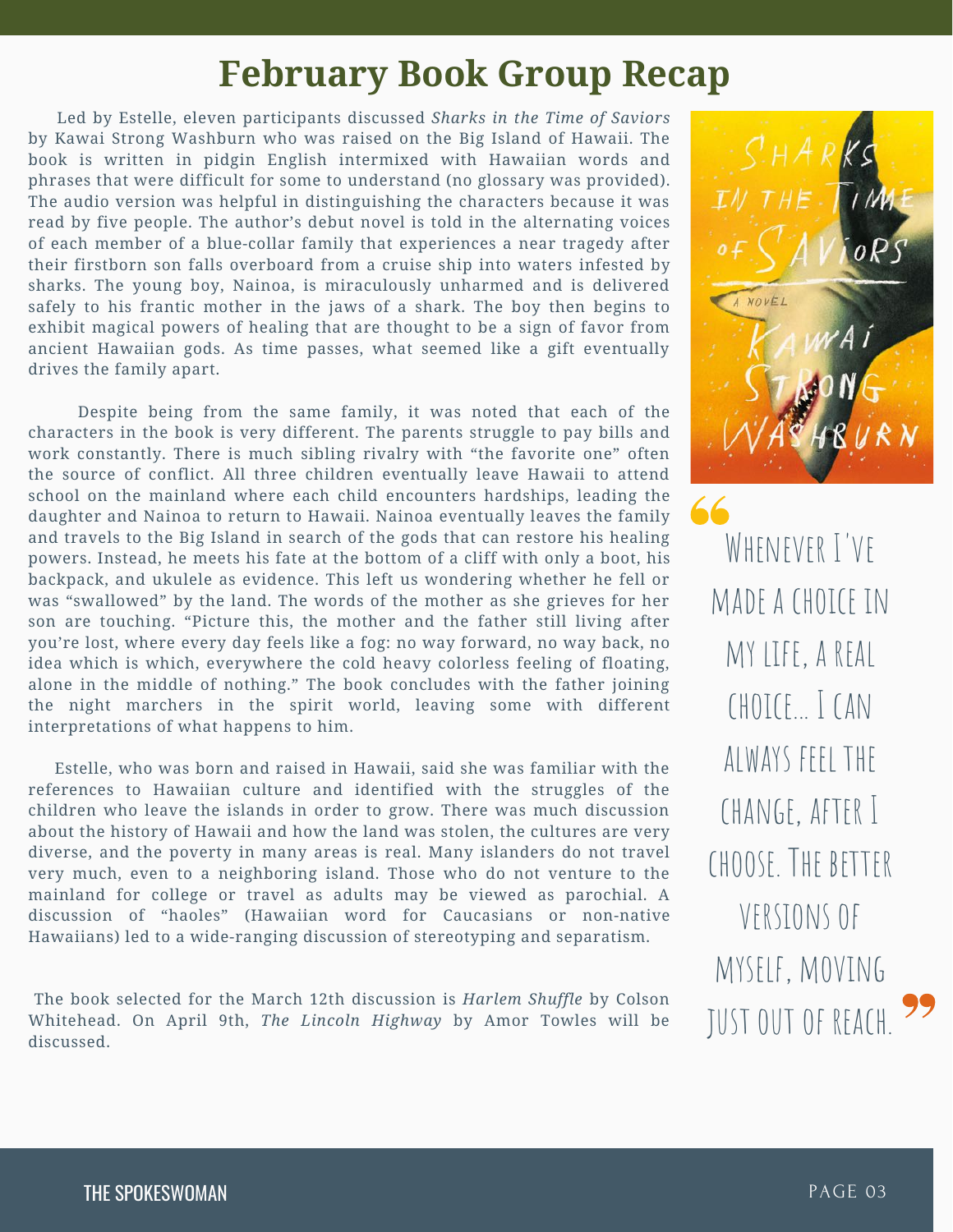### <span id="page-3-0"></span>**UNA Updates**



The long-awaited Global Engagement Summit, with more than four hours of virtual presentations and advocacy opportunities, took place on February 24th, the very day that Russia invaded Ukraine. Many of the speakers made reference to what by then was beginning to be called war. Stéphane Dujarric, Spokesperson for UN [Secretary-General](https://www.youtube.com/c/UnitedNationsAssociationoftheUSA/playlists) António Guterres, commented that it was actually a relief for him to be able to address a group supportive of the United Nations and for a short while to be away from the multiple crises hotspot. Overall, the event was a great way to learn about the many functions of the UN, UNA's programs across the country and multiple ways to get involved. The emphasis on youth representatives was encouraging. Message from UNA-USA: If you missed any portion of the programming or want to relive your favorite moments, please be sure to **check out our [YouTube](https://www.youtube.com/c/UnitedNationsAssociationoftheUSA/playlists) channel**–all recordings have been posted to our **2022 Global [Engagement](https://youtube.com/playlist?list=PLVBge3mwz_RCW6dADHxp8thHnOIWypL_e) Summit playlist**.

UNA Davis has been busy assisting the MidPeninsula UNA chapter in organizing a program for International Women's Day on March 5, 2- 4 p.m. AAUW Davis sent out an email with the announcement and the link via Eventbrite. We hope you may have been able to join the Gender Equality Today for a Sustainable Tomorrow event and to hear from a group of panelists representing a wide variety of views – from a Silicon Valley high school climate activist, Peri Plantenberg, to Meriem Bekka who is focused on creating systems change for a better future, to the Australian founder of 1 Million Women and author of "Every Woman's Guide to Saving the Planet", Natalie Isaacs, to Bo Li, the Deputy Managing Director of the International Monetary Fund (the only male presenter). There is no recording available.



Representatives of 175 nations attending the United Nations Environment Assembly in Kenya agreed on March 2nd to begin writing a global, binding treaty to restrict the devastating growth of plastic pollution. Possibly the most important environmental accord since the 2015 Paris Agreement, the target date for completing this treaty and beginning implementation is 2024. It is estimated that only 9% of all plastic produced has ever been recycled and that most of the rest is designed for single use.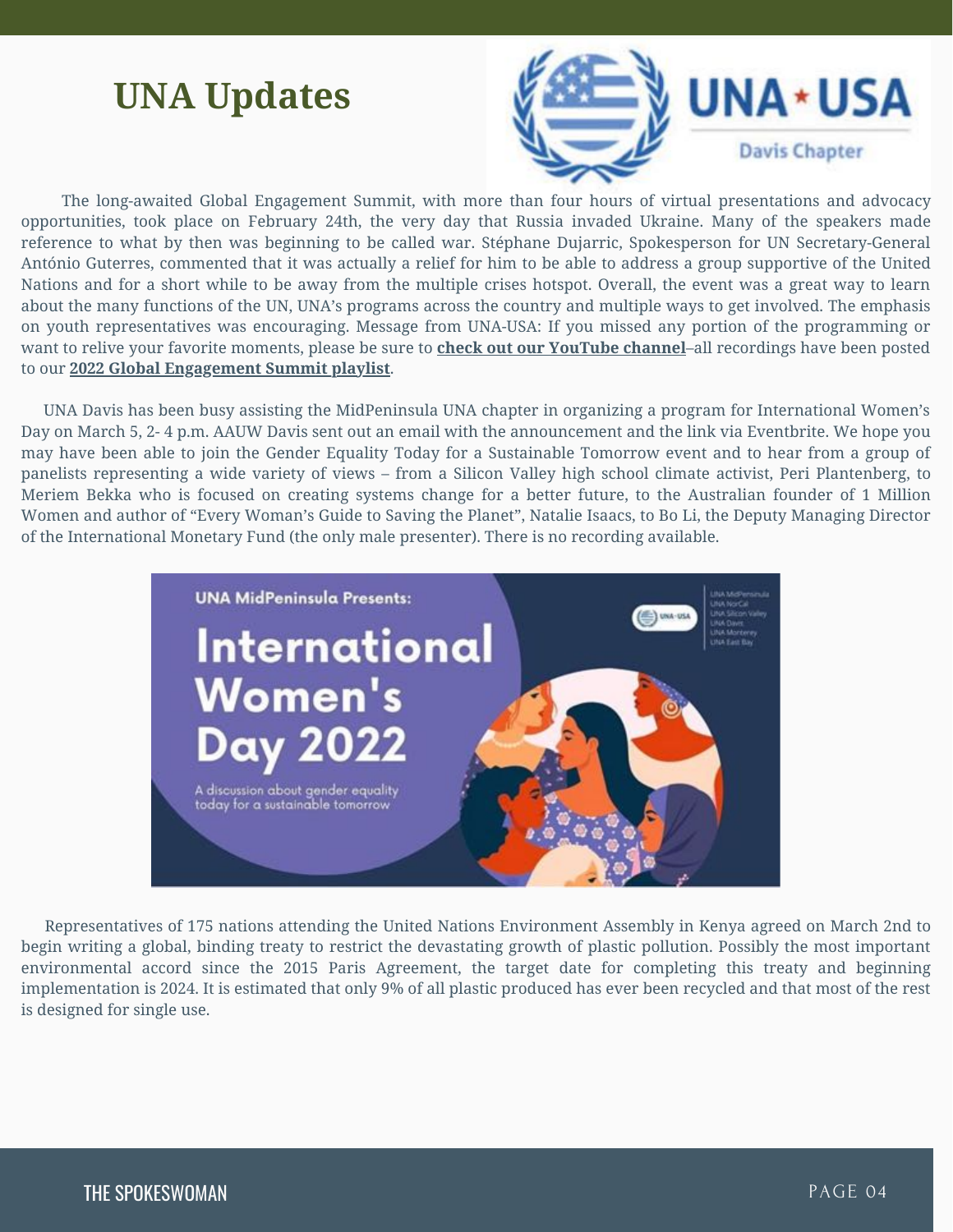### <span id="page-4-0"></span>**AAUW National News**

AAUW Chief Executive Officer Gloria L. Blackwell issued a statement on President Biden's nomination of Judge Ketanji Brown Jackson (pictured below) to the U.S. Supreme Court.



*Jackson to serve on the Supreme Court of the United States of America. As an organization that has worked for 140 years to advance the rights of all women, AAUW views her nomination as a historic milestone that will move us more swiftly to gender and racial equity and justice. Her confirmation won't just give a Black woman "a seat at the table," but will bring valuable and much-needed new insights to the highest court in the land to the benefit of us all. Representation matters—and we are thrilled to see the labor, intellect and advocacy of Black women being recognized, acknowledged and celebrated in this extraordinary moment. President Biden pledged to nominate a justice with exceptional credentials, unimpeachable character and an unwavering dedication to the rule of law—and he found all of that and more in Judge Jackson. Her qualifications are outstanding. A Harvard Law graduate, she has served with distinction on the second-highest court in the land, the D.C. Circuit Court of Appeals. In addition, she held a U.S. a Supreme Court clerkship, positions at prestigious corporate law firms, and a role on the U.S. Sentencing Commission. Judge Jackson also worked as a public defender—experience that is sorely lacking on the current court. Judge Jackson has shown a commitment to the issues that AAUW holds dear, including support for equal justice and the protection of civil and human rights for all Americans. Her stellar background, combined with her demonstrated commitment to fairness, impartiality and equal justice, all add up to one conclusion: She is the ideal jurist for the job.*

*"Our hearts are full with profound joy, pride and exhilaration that President Biden has nominated the brilliant, inspiring and eminently qualified Judge Ketanji Brown*

*AAUW wholeheartedly supports this momentous nomination and will use our voice, resources, passion and activism to ensure that Judge Jackson is quickly confirmed with a unanimous vote by the U.S. Senate. This February, it's remarkable to see Black history in the making!"*

### **AAUW California News**

#### *Annual Event on Saturday, April 30th*

The Annual California Conference, now known as the Annual Event, will be held on Saturday, April 30th from 9 am to 3 pm via Zoom. Using an adventure theme, we will all be explorers searching for new routes to connect AAUW to its mission.

The event will be kicked off with inspirational words from Gloria Blackwell, AAUW CEO and Lisa Maatz, Senior Adviser, Ohio Citizen Action and former AAUW Policy Adviser.

The morning session program will:

- Highlight the year's accomplishments and announce the Named Gift Honoree, Equity Champion, and Top 10 Branch Fund Contributions.
- Review our advocacy efforts.
- Share important news and updates.
- Present topics for the breakout sessions (instead of the usual workshops), where members can explore various AAUW topics and provide feedback. Members will be able to move freely back and forth between breakout rooms to network, share thoughts, stories, and experiences.

During the afternoon session we will:

- Be introduced to the 2022-23 Board of Directors
- Meet dancing scientist Jasmine Sadler, owner and founder of The STEAM [Collaborative](https://steamcollab.com/about-us/)
- Honor three winners of the 2022 Branch Activity of the Year and hear about what they did.
- Award a Speech Trek winner (listen to speeches from the three finalists throughout the day).

Click **[HERE](https://www.aauw-ca.org/2022-annual-event-a-real-adventure/)** for more information [Click](https://us02web.zoom.us/webinar/register/WN_N8klc793Rz-L5wCs8XUXww) **[HERE](https://us02web.zoom.us/webinar/register/WN_N8klc793Rz-L5wCs8XUXww)** to [Register](https://us02web.zoom.us/webinar/register/WN_N8klc793Rz-L5wCs8XUXww)

THE SPOKESWOMAN PAGE 05